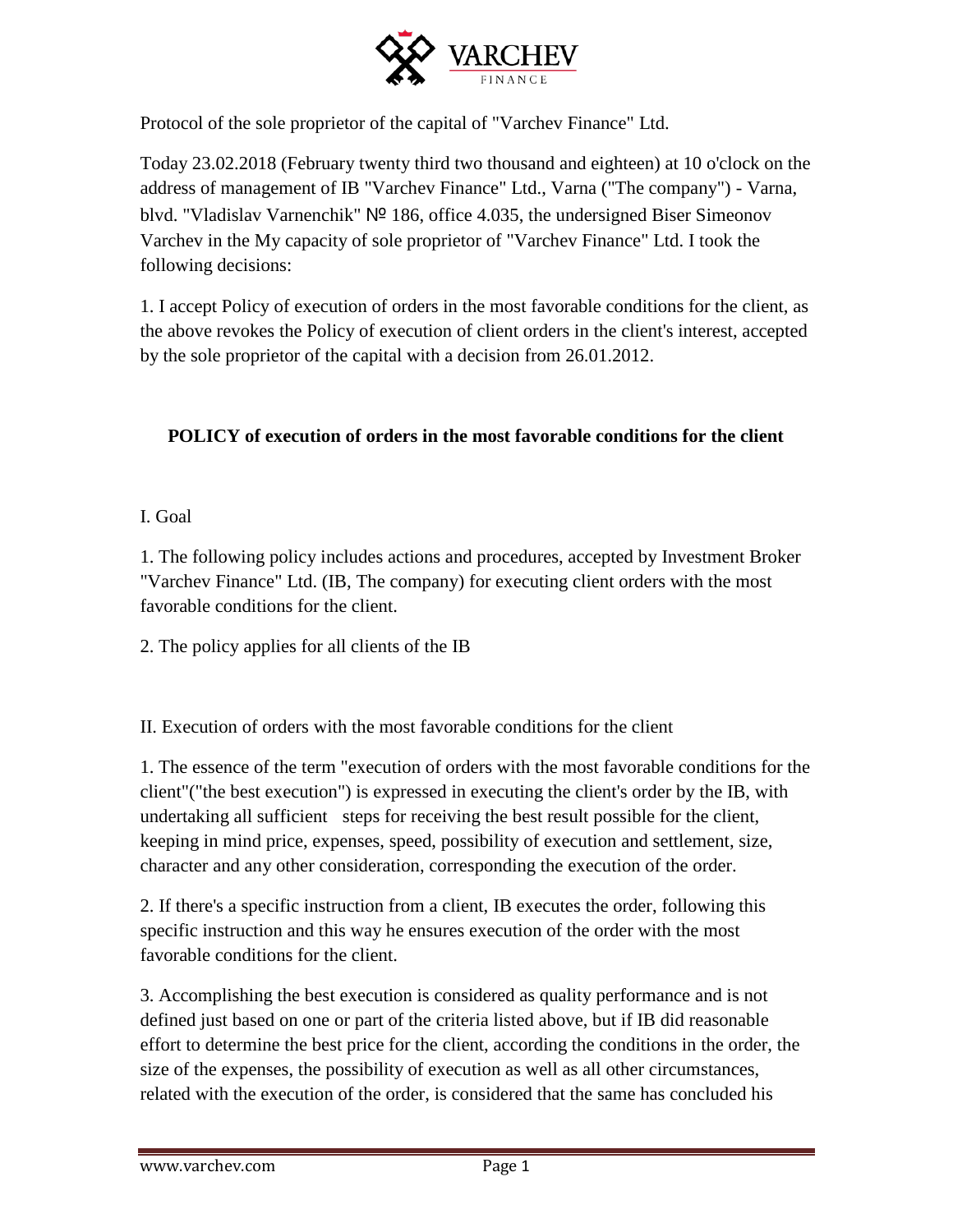

responsibility to execute the client's order with the most favorable conditions.

4. When IB concludes an order from an unprofessional client, the best possible execution is defined based on the overall presentation, which is the price of the financial instrument and the expenses, related with the execution, that include all expenses carried by the client and directly related with the execution of the order, including the fees at the place of accomplishment, fees for clearing and settlement, as well as other fees, paid to third parties, related with the execution of the order.

5. When there's more than one competing places for execution of the order for a given financial instrument, to be evaluated and compared the results for the client, that could be reached by execution of the order at any of the places of execution, IB keeps in mind its own commissions and expenses for execution of clients' orders at any of the places of execution.

6. In connection with its responsibilities with the current policy, the company contains the highest possible standards for honesty and propriety when executing the clients' orders and always considers the clients' interest.

7. When the IB signs a contract, it introduces the clients with the content of the Policy including enough details and provides understandable information about the way it will execute clients' orders, as it requires in advance the respective confirmation from every client for that.

8. IB executes the clients' orders according the policy and is obligated to notify the clients about any changes in it.

III. Factors for the best execution

1. Defining how, when and where IB to execute client's order, requires complicated and profound appraisal and taking a decision, that has to be conformed with many factors, including:

a/ Factors with extreme priority, as follows:

instructions for the client

b/ Factors, related to the parameters and nature of the execution, as follows:

- conditions of the order (price, quantity, volume, term, expenses);
- possibility of execution and settlement;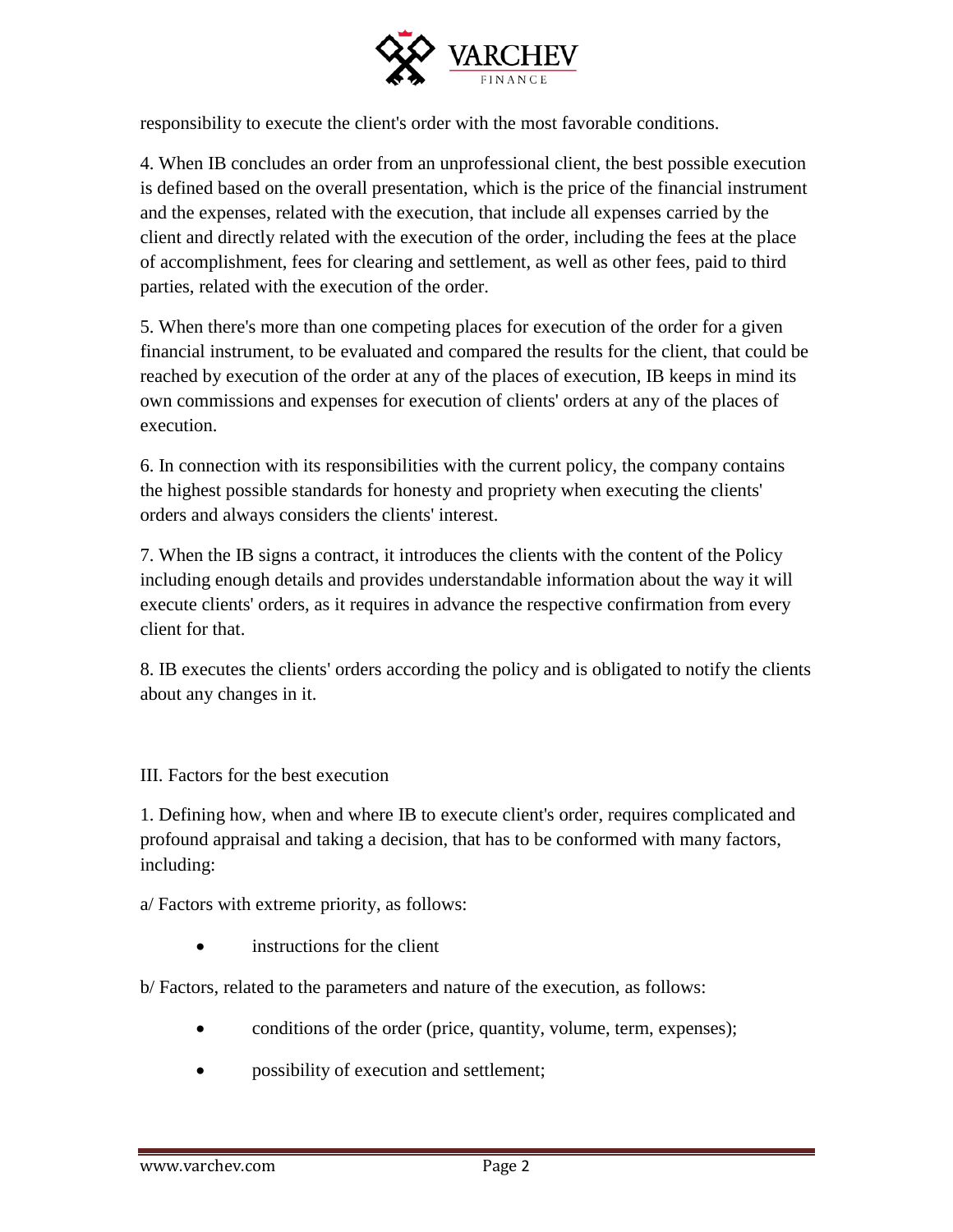

speed of execution.

c/ Factors, related to the place of execution, as follows:

- relation with the according systems for clearing and settlement;
- mechanisms for temporary cease or stop of trading;
- actions based on preset schedule;
- any other important consideration, as a factor, used to choose a place for execution.

2. If a respective order is submitted by an unprofessional client, the accent when executing and reaching the best result will be on the price, expenses and minimal remuneration for the broker, while for professional clients the aim will be related mostly with the strict following of the conditions, defined by the factors above in 1.

3. According the current Policy, IB ensures conditions for the best execution of clients' orders, based on the information, that is known by the IB at the moment of execution.

#### IV. Criteria for the best execution

1. The relative importance of the factors listed above will be defined by the IB and will be based on its trade experience and appraisal, in the context of the available market information at the very moment and keeping in mind the criteria for the best execution, regarding:

- characteristics of the client, including categorization;
- characteristics of the client's order, including when the order is related with a deal for financing with securities
- characteristics of the financial instruments, that are object of this order;
- characteristics of the places of execution, to which the order could be directed.

2. Based on the appliance of the factors, principles and criteria for the best execution IB will choose the best place for execution of the specific client's order

V. Exceptions of the principle "the best execution"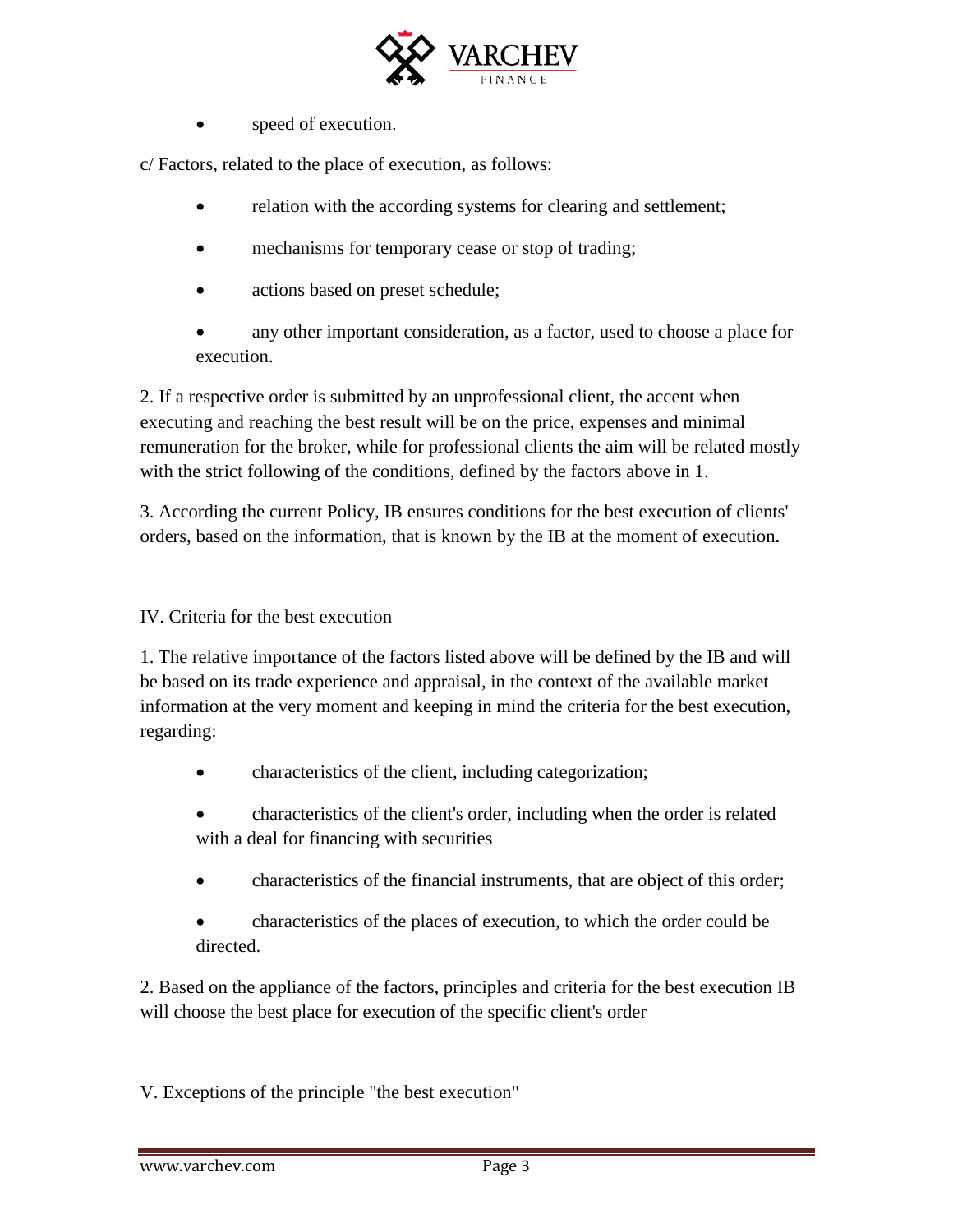

The principle "the best execution" is not applicable or is modified in its application when there's:

- an order of execution on quotation, when the client wants or accepts quoted price and doesn't require from the IB to look for a better execution;
- highly structured and adjusted for the client transactions like financial instruments on over-the-counter market, corresponding the specific needs of the client, for which the market doesn't provide a comparable alternative;
- transactions, that can be done only on one market, on the condition, that the order that the client submitted is related to only one specific market;
- direct access to a market when the client has a direct access to a market through а portal provided to him by the IB and every particular case when the IB connects the client with strictly defined market or markets
- specific instructions from a client, that IB has to fulfill and with which is accomplished the requirement for the best execution.

VI. Applied field of the Policy by types of instruments

The current Policy is applicable in regard to all types of financial instrument, in reference with which IB provides investment services and activities under **Art.6,(2) and Art.3 from MFIs**, according to the applied field of the executed activity.

# VII. Places of execution

1. IB executes the clients' orders at one of the following places of execution:

- Regulated market;
- Multilateral trading system (MTS);
- Organized trading system (OTS);
- Systematic participant;
- Market-maker;
- Other provider of liquidity or subject, that executes in third country function, similar to the functions executed by any of the subjects above.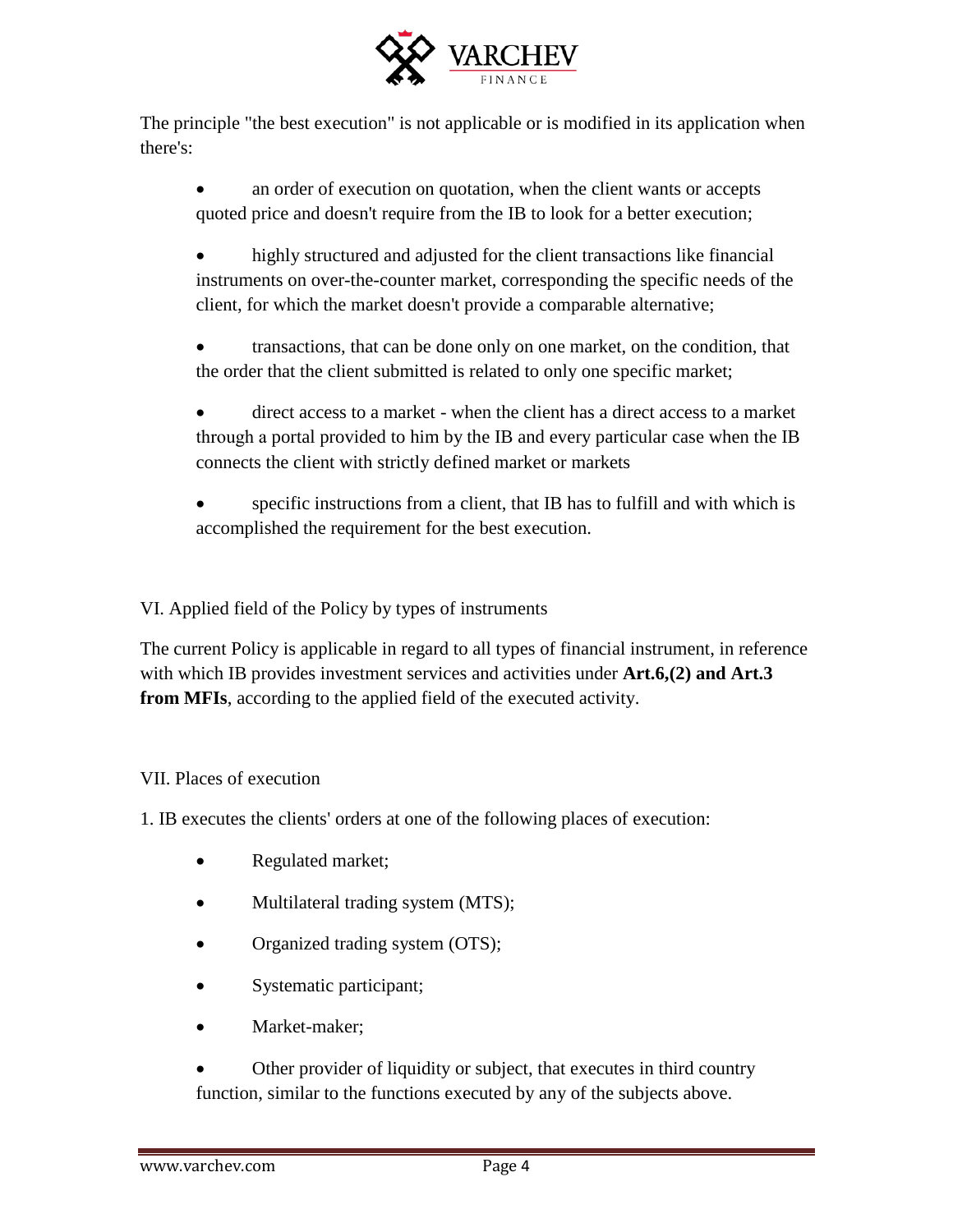

2. IB can execute clients' orders outside the places of execution or outside the places for trade, and in these cases informs in particular its clients about this option and receives their consent before stepping into execution of the orders.

3. When IB suggests to its clients to choose a place of execution, is provided specific, clear and not misleading information, so that the client doesn't choose one place of execution over another, only based on the price policy, applied by the Broker.

4. At the moment of composing the current Policy, Varchev Finance executes its clients' orders at the following places of executions , that provide the investment broker to accomplish the best execution of the clients' orders and to get the best possible result for the client:

4.1. Stocks, shares of companies for communal investment, exchange-traded funds (ETF), indexes, debt securities (bonds and government securities) allowed to trade on regulated market in Bulgaria:

 "Bulgarian Stock Exchange – Sofia" JSC - executes the orders directly on the markets, organized by "BSE - Sofia" JSC, according the Rules of the activity of "BSE - Sofia" JSC.

 Outside of the place for trade (Over-the-counter market) - directly as the opposite side is other investment broker, or client of Varchev Finance, or directly with Varchev Finance, acting for its own account, in its own discretion and on condition that the client is informed in advance and gave an explicit content for this, and will be accomplished the best execution for the client.

 Through multilateral trading system (MTS) - indirectly, as Varchev Finance submits the order of execution from its contracting parties, that directly or through a broker are members of such a system. When the financial instrument, that the specific client's order is about, is traded simultaneously on regulated market and multilateral trading system, and there's an absence of explicit directions from the client about the place of execution, Varchev finance will define it according the current Policy.

With execution of orders from an unprofessional client or professional client the best execution is defined by the price and expenses for the execution. Varchev Finance considers the total amount, that the client will receive or pay, that includes the price of the financial instrument and all expenses, related with the execution of clients order, including fees for place of execution, fees for clearing and settlement, as well as other fees and remunerations, payable to third parties, related with execution of the order. The costs of execution of "BSE - Sofia" JSC are shown in the Tariff of Varchev Finance.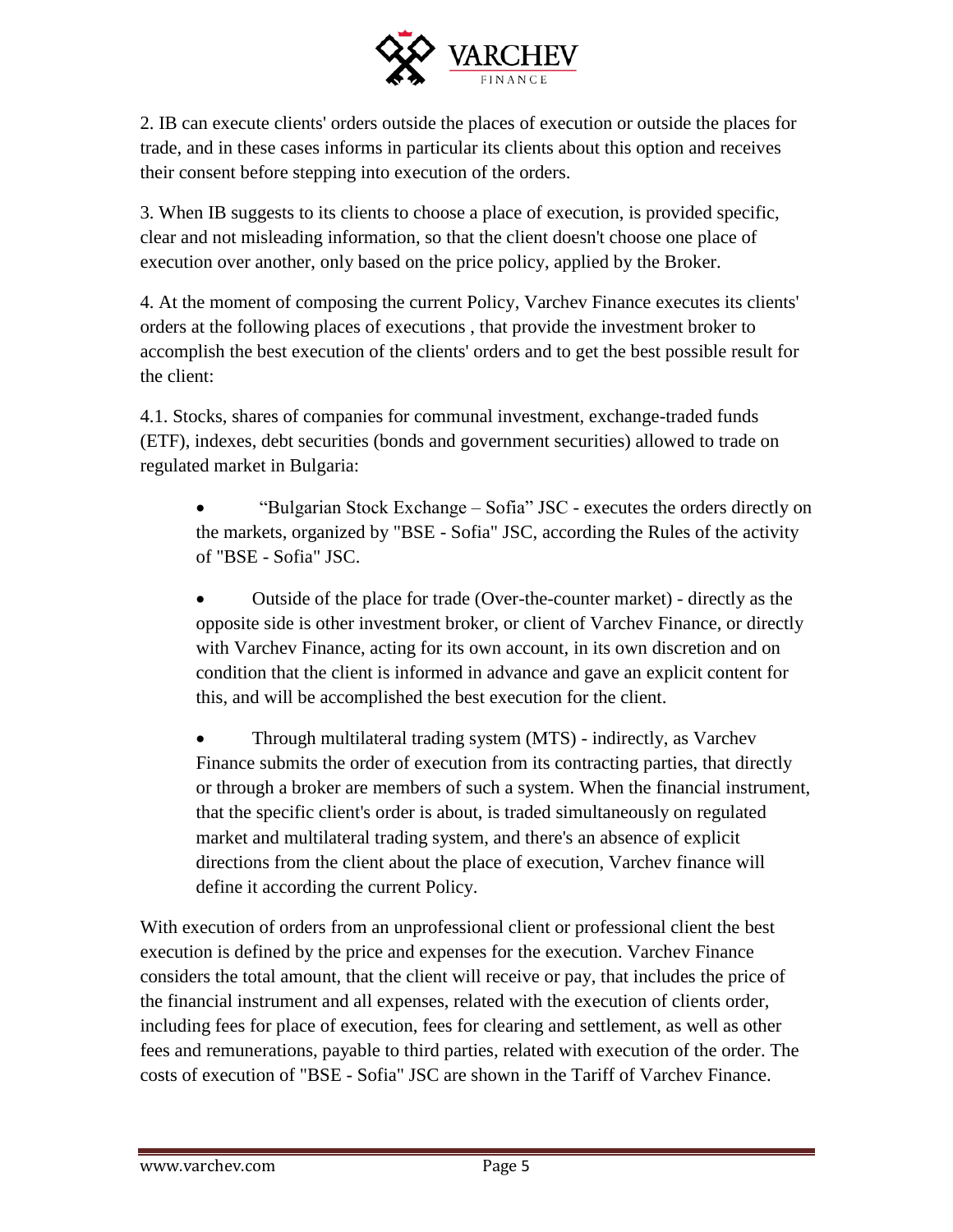

The possibility of execution is appraised considering the nature of the order - size, validity, price and existence of enough liquidity. In the sense of the current article "enough liquidity" means the existence of such demand, or supply (depending on the nature of the order) of the specific financial instrument, the client's order is about, by which the respective order can be immediately executed, and according the appraisal of Varchev Finance the eventual execution wouldn't lead to deformation of the demand, or respectively the supply.

When evaluating the place of execution is considered the speed of execution, the possibility of settlement and other aspects of the deal like for example the accomplished supervision over the trade, as far as they matter to accomplishing the best possible result for the client.

Financial instruments allowed to trade on "BSE - Sofia" JSC are traded by their real value (not using a margin). The sides of the deal acquire all rights and obligations for the financial instruments (property and non-property). The one who acquires the financial instruments is obligated to pay the full price of the financial instruments with the included in the price of the deal fees and commissions for "BSE - Sofia" JSC and Varchev Finance, according the Tariff of Varchev Finance. The one who transfers the financial instruments has a right to get the full value of the financial instruments, object of the deal, reduced with the due fees and commissions to "BSE - Sofia" JSC and Varchev Finance, according the Tariff of Varchev Finance. Transferring of the financial instruments is done by depository institution - Central depository with a settlement that is with a date two days after the date of signing the deal on the market.

4.2. Contracts for over-the-counter derivatives - contracts for difference (CFD) - CFD on stocks, CFD on commodities, CFD on currencies, CFD on indices and other derivative instruments.

Regarding the trade of these financial instruments, traded on over-the-counter market, Varchev Finance executes orders by being a side in every deal and acts as a place of execution for all orders. The deal is signed directly between the client and Varchev Finance on an individual basis with previously negotiated conditions. The financial instruments, bought by the client through the platforms, provided by Varchev Finance are issued by Varchev Finance on the client's account in the respective platform. With opening positions in these instruments after explicit order of the client is looking for the best result from a deal on over-the-counter market. There's no alternative place of execution.

Varchev finance is obliged to implement the conditions of fair definition of prices of its products according the regulatory requirements and good practices. Depending on the strategy and policy of Varchev Finance, if there's restrictions by law or such enforced by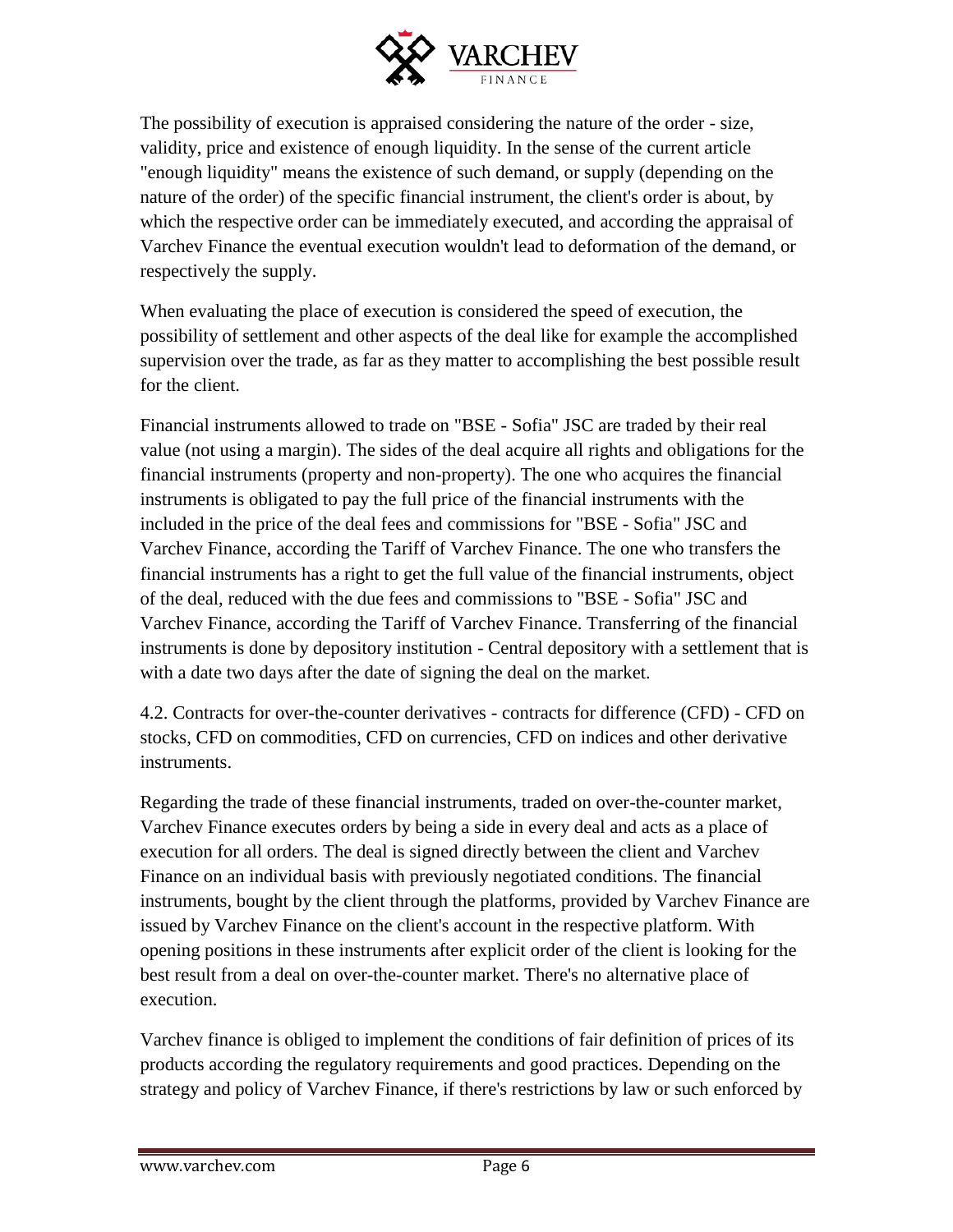

supervisory organs, it's not mandatory all products to be available for unprofessional clients.

VII. General rules of accepting and execution of clients' orders

1. According the ordinance of **Art. 87, (1) from MFIs,** IB executes immediately, fairly and clearly the accepted clients' orders, including by keeping the order of incoming of similar orders.

2. There's no uniting of clients' orders, except:

- unification of the orders won't be harmful for any of the clients, whose orders are being united;
- IB has explained to every client, whose order is being united, that unification could be unprofitable for the client referencing a specific order;
- IB adheres to the accepted procedures for dividing the orders, accepted by IB.

3. In case of sold by a customer limited order with subject securities, allowed to trade on a regulated market or traded on other place for trade, that order isn't executed immediately according the acting market conditions, IB must, except when the client expressly gives other orders, to ease the earliest possible execution of the given order, by announcing it publicly, by submitting the order of execution on regulated market or MTS, publishing it by provider of services for reporting information, established in a member country, so that the order can be executed easily as soon as the market conditions allow it. Exception from the above is possible only if the client expressly gives other instruction to the IB.

4. IB, in accordance to the requirements of the best execution, as soon as possible executes the orders of its clients, except when this will clearly be disadvantageous for the clients.

5. When there's a possibility the IB to execute the client's order outside of the place for trade, this happens only if the Broker has notified in advance the client and the latest has given an explicit consent about that. The consent could be principled or about specific deals.

6. In the cases of doing activities to accept and submit orders related to one or more financial instruments, including intermediation for signing deals with financial instruments, as well as execution of orders in favor of the clients, IB can sign deals with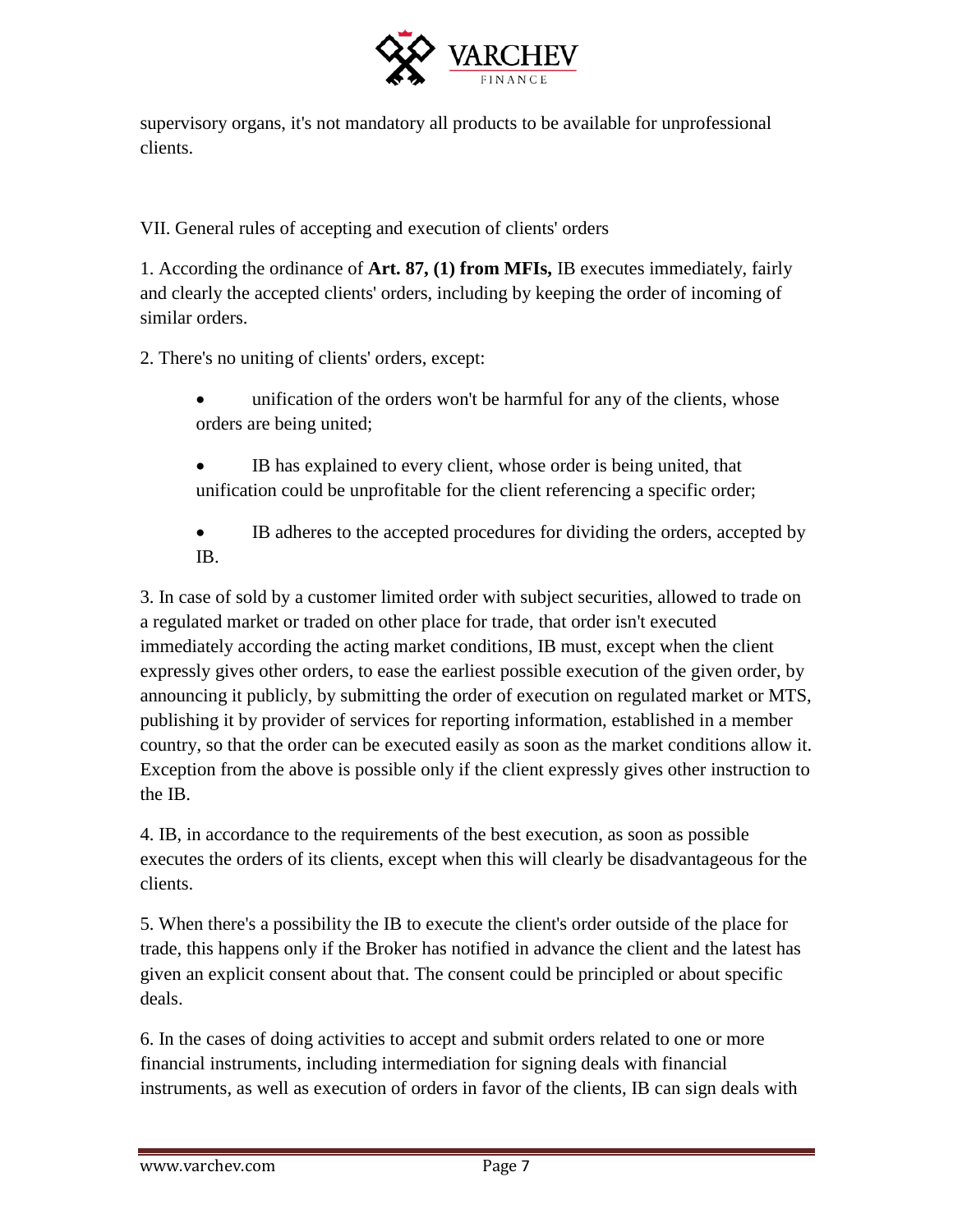

acceptable versus parties, without having to adhere to the requirements of this Policy about the specific deals or the respective additional service, directly related with a deal.

7. In condition, that a technical malfunction arises, that obstructs the usage and appliance of all possible methods of ensuring to the client execution with the best conditions, IB executes the client's order with the best conditions possible at the moment.

8. If a client requires, IB has to prove, that it has executed the orders according the current policy.

VIII. Instructions for the client.

1. IB always executes its clients' orders in accordance with the instructions given from the client.

2. In the cases when a client requires his order to be executed under defined conditions, that are not in accordance to the principles of the best execution, the same has to point his desirable way of execution clearly and unambiguously, before the execution of the order. In this case IB explicitly warns the client, that all his special instructions could interfere with taking the necessary actions for accomplishing the best result when executing an order.

3. With specific instructions from the client, IB executes the order, following these instructions. For the part of client's instructions, that isn't enough detailed and for the components of execution, that are not explicitly defined by the client, are applicable the general principles of the current Policy.

### IX. Execution when **managing a portfolio**

1. In the cases when managing a wallet, IB adheres to its obligation to act according the best interest of its clients and when it submits or sends orders for execution to other persons (subjects of execution) about decisions it has made about deals with financial instruments in favor of its clients.

2. IB undertakes all sufficient actions for accomplishing the best possible result for its clients, respecting the approximate importance of the factors in p.III via the criteria in p.IV.

3. IB is not obliged to undertake the provided measures, as it follows specific instructions from the client when placing an order or submitting order to other person for execution.